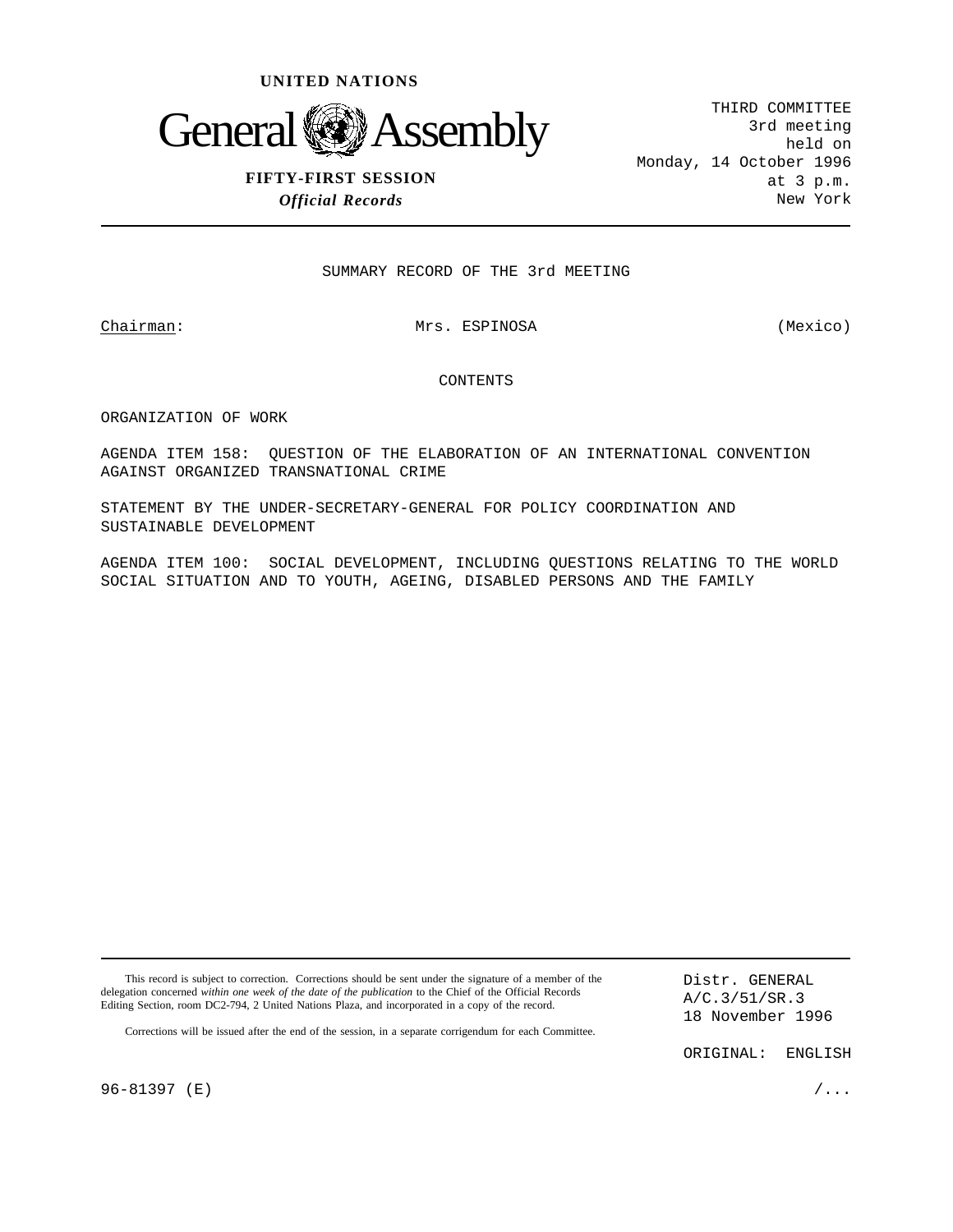## The meeting was called to order at 3 p.m.

## ORGANIZATION OF WORK

1. The CHAIRMAN drew attention to document A/C.3/51/1, containing a letter dated 20 September 1996 from the President of the General Assembly on the allocation of items to the Third Committee. The subsequent agreements reached by the Committee on its work programme at the meeting on 20 September were reflected in document A/C.3/51/L.1/Rev.1. The updated information on the status of preparation of documentation was contained in document A/C.3/51/L.1/Add.1/Rev.1.

2. Document A/C.3/51/5 contained a letter dated 26 September 1996 from the Chairman of the Fifth Committee submitting relevant programmes of the proposed medium-term plan to the Third Committee for review. In order to carry out the review, she had asked the Secretariat to schedule an additional meeting at 10 a.m. on 23 October. She took it that the members of the Committee agreed to hold that additional meeting.

#### 3. It was so decided.

4. The CHAIRMAN said that, with regard to the programmes enumerated in the letter from the Chairman of the Fifth Committee, she had pointed out to him that programme 20 (Humanitarian assistance) and programme 22 (Palestinian refugees) were not within the purview of the Third Committee at the current session.

AGENDA ITEM 158: QUESTION OF THE ELABORATION OF AN INTERNATIONAL CONVENTION AGAINST ORGANIZED TRANSNATIONAL CRIME (A/C.3/51/7)

5. Mr. WYZNER (Poland), introducing item 158, said that his country had proposed the elaboration of a convention against transnational organized crime, which was a worldwide phenomenon that corrupted States and brought tragedy and suffering to many innocent people. The world was witnessing the spread of international crime in its most dangerous manifestations: terrorist acts, illicit drug trafficking, money laundering, trafficking in persons, including women and children, and illicit trafficking in weapons. Owing to the rapid development of international trade and economic relations, freedom of movement and the flow of capital, there was an alarming growth in the number of criminals whose activities had a transboundary, and often global, character.

6. No State, not even the most powerful, could combat organized crime alone. Close international cooperation, particularly coordination among law-enforcement institutions and criminal-justice systems, was therefore urgently needed. Neither the measures taken to combat transnational organized crime nor existing international instruments dealing with specific aspects of organized-crime prevention were sufficient to come to grips with the problem. Accordingly, the international community should agree on a framework convention that would establish effective forms of cooperation among States in providing legal assistance and setting up reliable reporting and monitoring systems with a view to reducing and eradicating organized crime. In Poland's view, the proposed new framework convention should be based on existing international instruments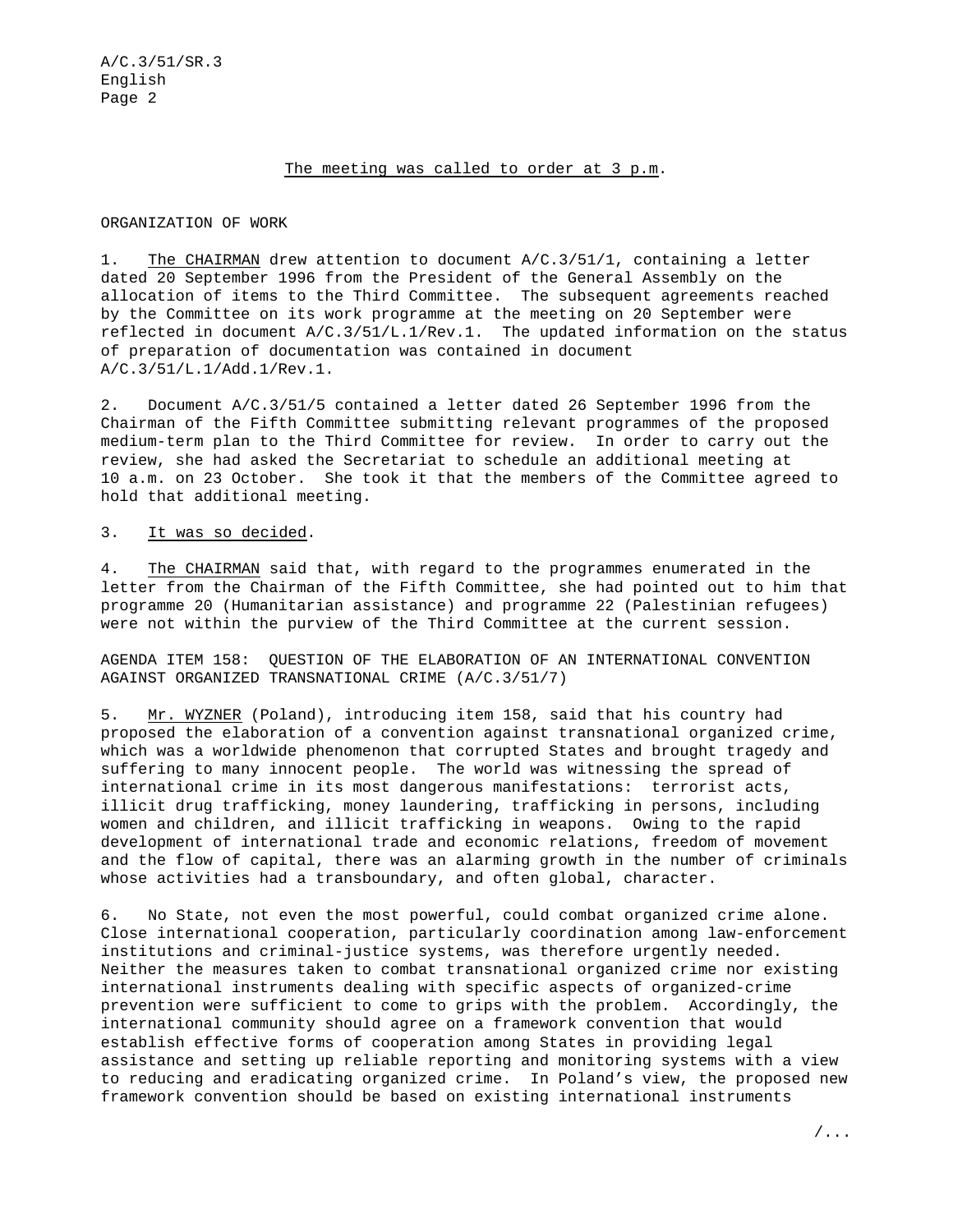regulating illicit narcotic drug trafficking, trafficking in persons, the protection of nuclear material and the import and export of cultural property as well as bilateral and regional agreements on crime prevention.

7. His delegation had noted with great interest the proposals recently made in the Sixth Committee by the United States of America and the Russian Federation aimed at combating and eliminating international terrorism, including terrorist bombings and acts of nuclear terrorism. Those proposals and the Polish proposal under consideration would complement each other. His country sought to promote greater awareness of organized crime in order to encourage Governments and the international community to provide the necessary means to combat that phenomenon. The Commission on Crime Prevention and Criminal Justice should be requested to elaborate, on a priority basis, a convention against transnational organized crime, taking into account the views of Member States as well as the draft text submitted by Poland in document A/C.3/51/7. Lastly, his delegation hoped that a draft resolution on that agenda item could be adopted by consensus.

STATEMENT BY THE UNDER-SECRETARY-GENERAL FOR POLICY COORDINATION AND SUSTAINABLE DEVELOPMENT

8. Mr. DESAI (Under-Secretary-General for Policy Coordination and Sustainable Development) said that a great deal had been achieved in terms of policy development over the past five or six years. The rethinking of development involved integrating economic, social and environmental concerns, which were very much the responsibility of the Third Committee. It was important to go beyond North-South rhetoric, and to identify a basis for work on development cooperation within the United Nations system based on shared objectives, values and interests. The Committee's work on social development, the advancement of women and human rights clearly involved efforts to identify such shared values and objectives.

9. Another element in the rethinking of development was the need to identify a role for public policy in an environment where Governments were moving more and more towards a belief in market-based development. That had been among the major objectives of recent global conferences such as the World Summit for Social Development and the Fourth World Conference on Women. Such issues as the condition of the world's women and children, the eradication of poverty, and human rights could not be left to market forces, and the Committee had played an important part in ensuring that such issues were on the agenda at those conferences.

10. Although much work remained to be done in the area of policy development, the key issue was currently the need to put greater emphasis on implementation. In recent years there had been a type of policy development which had been credible in the eyes not only of those involved in negotiations but also of those responsible for implementation at the national level, including non-government actors, such as businesses, trade unions, cooperatives, and above all non-governmental organizations. It was important to retain that credibility by showing that policy development was capable of placing appropriate emphasis on implementation. It required an integrated approach to monitoring and review at the national, regional and global levels, as well as an improved architecture in the functioning of the intergovernmental process within the United Nations,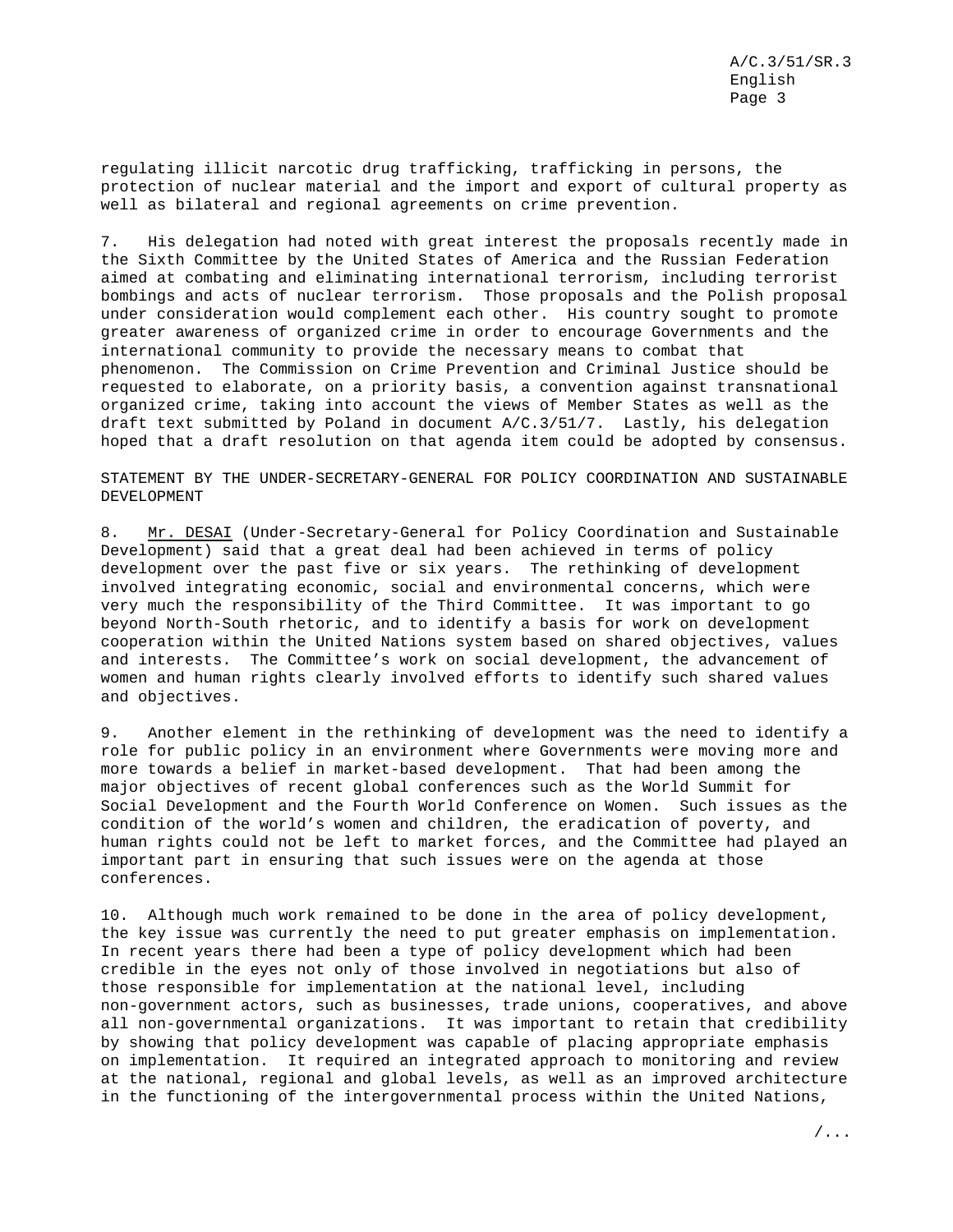so that the different elements of the monitoring and review process could reinforce one another. It also required that the analytical, normative and operational work of the United Nations system should be increasingly guided by the outcome of the major policy-development processes and by the underlying objectives of integration and mainstreaming.

11. One of the key objectives of that exercise was to create links between the normative and operational aspects. A number of task forces had been set up, the objective of which was to move from policy towards the creation of operational guidelines for implementation at the country level. It was also necessary to see how the intergovernmental process could contribute to ensuring improved links between policy development and implementation. A good example of that was the programme on disability, which sought to combine the analytical, normative and operational sides. Rather than stopping at the policy stage and declaring that implementation was someone else's responsibility, a system had been set up whereby a Special Rapporteur would report back to the Commission for Social Development, and through that to the Economic and Social Council, on the implementation of the Standard Rules on the Equalization of Opportunities for Persons with Disabilities.

12. The credibility of the policy-development processes would be eroded if it could not be shown that effective implementation could be ensured. The two major themes of interest to the Committee in that context were integration and mainstreaming. Integration was a key issue in the area of social development; social progress must be treated, not as a secondary issue, but as something to be written into development policy from the start. Mainstreaming was of greater importance in the case of gender equality. The issue of the advancement of women must be looked at not simply in terms of specific actions relating only to women, but with a view to ensuring gender sensitivity in the very formulation of development policy.

13. The role of the Third Committee in such areas was vital, and he looked forward to working with, and receiving guidance from, the Committee as part of the Secretariat's continuing efforts to move forward from the policy development phase to the implementation phase.

AGENDA ITEM 100: SOCIAL DEVELOPMENT, INCLUDING QUESTIONS RELATING TO THE WORLD SOCIAL SITUATION AND TO YOUTH, AGEING, DISABLED PERSONS AND THE FAMILY (A/51/3 (Parts I and II), A/51/87, A/51/208-S/1996/543, A/51/210, A/51/267; A/C.3/51/4)

14. Mr. KRASSOWSKI (Division for Social Policy and Development, Department for Policy Coordination and Sustainable Development), introducing the report on the status and role of cooperatives in the light of new economic and social trends (A/51/267), said that the report summarized information on how people's needs for basic social services were being met through a variety of cooperative arrangements. The report reviewed national experience in promoting the contribution of cooperatives to social development in forms compatible with the principles and objectives of the major international conferences held since 1990, and focused on the need for Governments to keep under review the legislative and administrative framework governing the functioning of cooperative-type arrangements in various sectors. Attention was also given to ways of encouraging cooperative-to-cooperative assistance.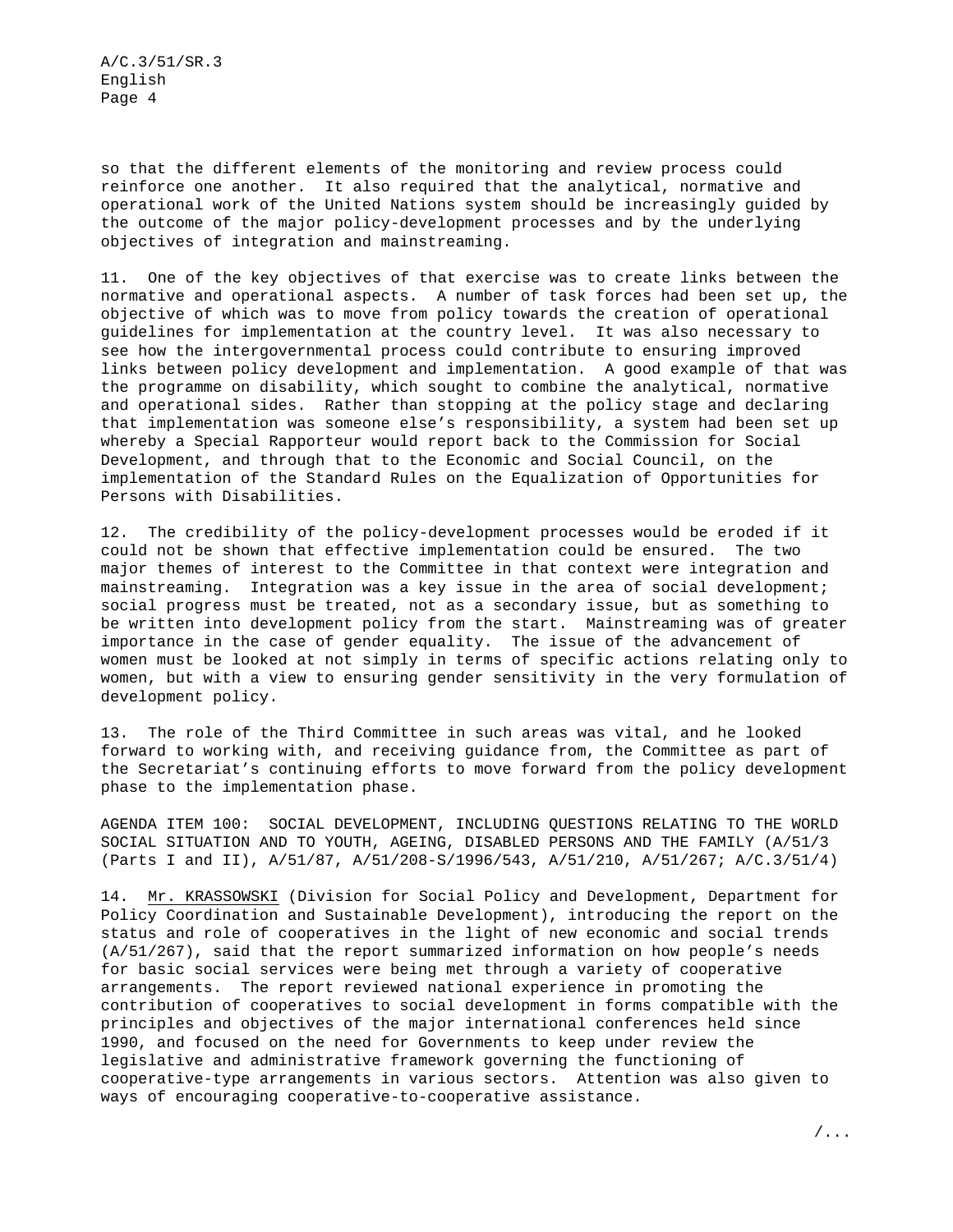15. Mrs. de BARISH (Costa Rica), speaking on behalf of the Group of 77 and China, said that the developing countries, which had young populations, were concerned with the question of ageing because the world was in the midst of a major demographic revolution: the ageing of its population. At present, more than half of the elderly in the world lived in developing countries and by 2025 nearly three quarters of them would be in those countries. Unlike the developed countries, the developing countries had neither the infrastructure to deal with ageing nor the resources to create one.

16. The infrastructure for ageing in developed countries was too expensive to be duplicated in most developing nations. Accordingly, there was a need to generate and encourage responses to ageing that could be synchronized with the development policies and strategies of developing countries. Ageing and development were complementary, not contradictory, since the elderly could participate in and contribute to the development process. The Group of 77 and China were looking forward to participating in the Committee's work on that question and hoped to make progress in the preparations for the 1999 International Year of Older Persons.

17. Mr. OTUYELU (Nigeria) stressed the need for future-oriented social development to meet the challenge posed by population growth and diminishing resources. Privatization in many countries was putting health care beyond the reach of poor people. Owing to indebtedness and poor terms of trade, many developing countries were not able to allocate resources to social development. Greater international cooperation was necessary in order to make resources available to improve social development and invest in infrastructures. It was necessary to strike a balance between privatization and public responsibility for social development. Accordingly, his delegation appealed for more international cooperation among United Nations organizations in the field of social development in order to carry out the commitments undertaken at the World Summit for Social Development.

18. Mr. HADJIYSKY (Bulgaria) welcomed the selection of the Commission for Social Development as the principal body for coordinating and monitoring the follow-up to the 1995 World Summit for Social Development. A comprehensive analysis of ways to rationalize the Commission's work should be carried out.

19. In May 1996 the Bulgarian Government had adopted a national programme for social development as a follow-up to the Copenhagen Declaration and Programme of Action. The national programme set forth strategies aimed at promoting sustainable development, social peace and the gradual eradication of poverty. It sought to establish a socio-economic environment conducive to raising living standards; to reduce poverty, create jobs and curb unemployment; to promote social integration by meeting the needs of vulnerable groups; and to participate in international cooperation in social development. Bulgaria cooperated actively with UNDP in the social field and intended to launch in the near future a second joint project aimed at eliminating poverty and social marginalization.

20. Mr. KALLEHAUGE ((Denmark) said that he wished to highlight the question of disabled persons. The United Nations Conference on Human Settlements (Habitat II), held in Istanbul in June 1996, had been an important step for disabled persons in their ongoing struggle to achieve equal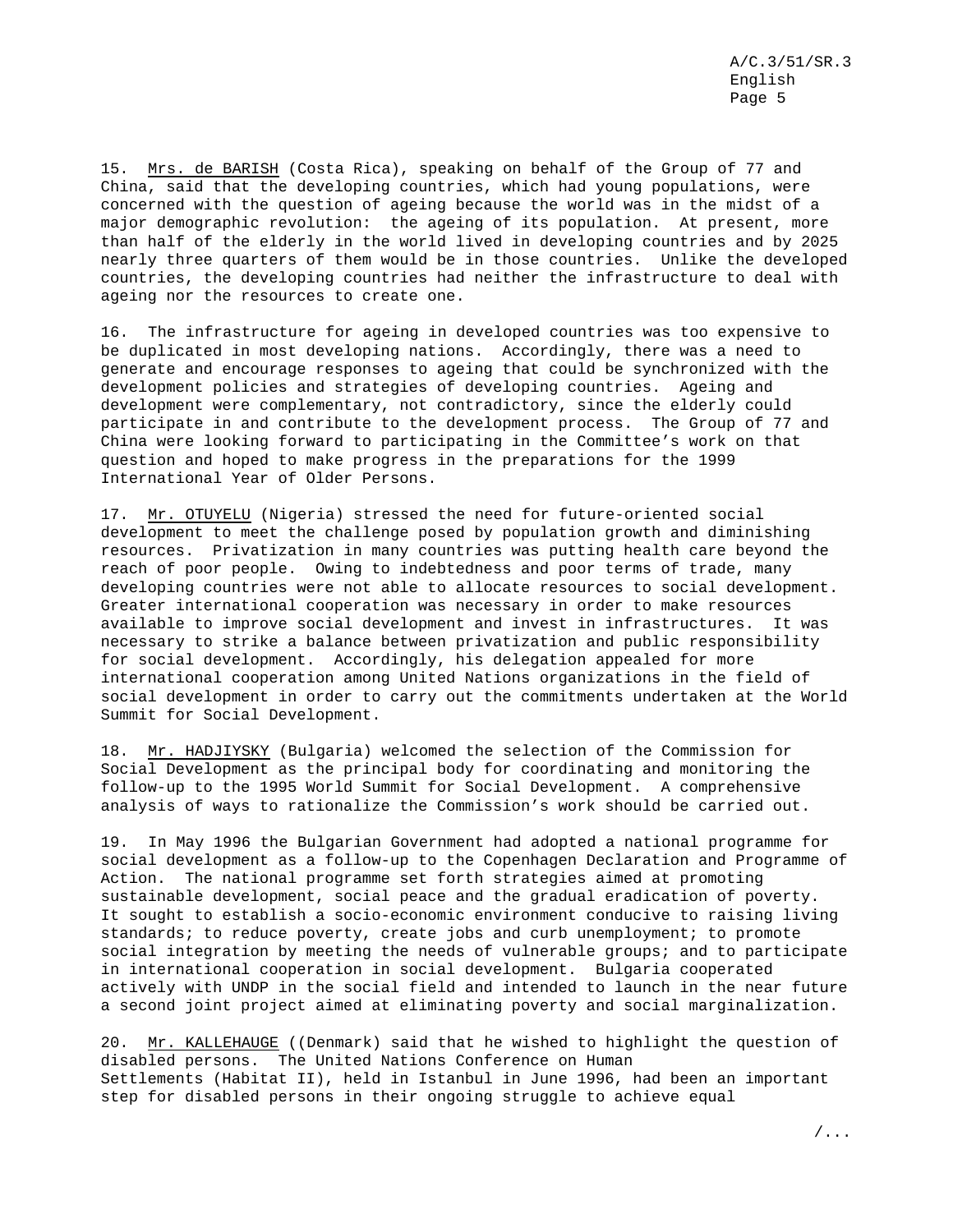opportunities. In the Istanbul Declaration on Human Settlements, it was clearly stated that the disabled persons had a right to shelter which was physically accessible. The Danish Government had already set up committees to formulate a national accessibility policy. Much, however, remained to be done. The implementation of the Standard Rules on the Equalization of Opportunities for Persons with Disabilities and of the Long-term Strategy to Implement the World Programme of Action concerning Disabled Persons to the Year 2000 and Beyond remained the main objective. The current focus - as recommended by the Special Rapporteur on the implementation of the Standard Rules - should be on legislation, coordination of work, organizations of persons with disabilities, accessibility, education and employment.

21. Legislation, in particular, should be given high priority, at both the national and international levels. When the rights of disabled persons were no longer recommendations but statutory instruments, the equalization of opportunities would gain much more momentum. The international community had an important role to play in that regard by recognizing some of the rights enumerated in the Standard Rules as fundamental human rights. Recognition of those rights would be enhanced by their inclusion in the agenda of the Commission on Human Rights.

22. In resolution 50/144, the General Assembly had noted the initiative taken by non-governmental organizations to develop a disability index based on the Standard Rules. Further to that initiative, questionnaires had been distributed to 650 organizations of disabled persons and replies had been received from more than 80 countries.

23. Fifteen years earlier, the World Health Organization (WHO) had introduced a new community-based rehabilitation strategy. He believed it would be opportune to carry out an international evaluation of the experience gained in implementing it. The evaluation would best be conducted by the World Bank, in cooperation with other relevant specialized agencies and the United Nations Development Programme (UNDP), as well as representatives from organizations of disabled persons. He urged the Committee to lend its support to that proposal.

24. Mr. POULSEN (Denmark) said that he would focus on the question of youth participation in decision-making. Young people were less burdened than their elders by history and tradition and as such were able to contribute valuable new ideas. They were therefore key agents in social development and change and must be seen as natural and equal partners in society.

25. With the adoption of the World Programme of Action for Youth to the Year 2000 and Beyond, the United Nations had taken an important step. The United Nations system must now move towards realizing the goals of the Programme. Projects drawing upon the special expertise of youth organizations should be developed. Peer learning, where young people educated one another, was one method of enabling young people to improve their own situation. Often, young people were best placed to address their peers and establish relationships based on trust. His delegation was particularly concerned that young women and girls, sometimes as young as 13, were having children, many before they were ready to cope with that responsibility, and often as a result of inadequate sex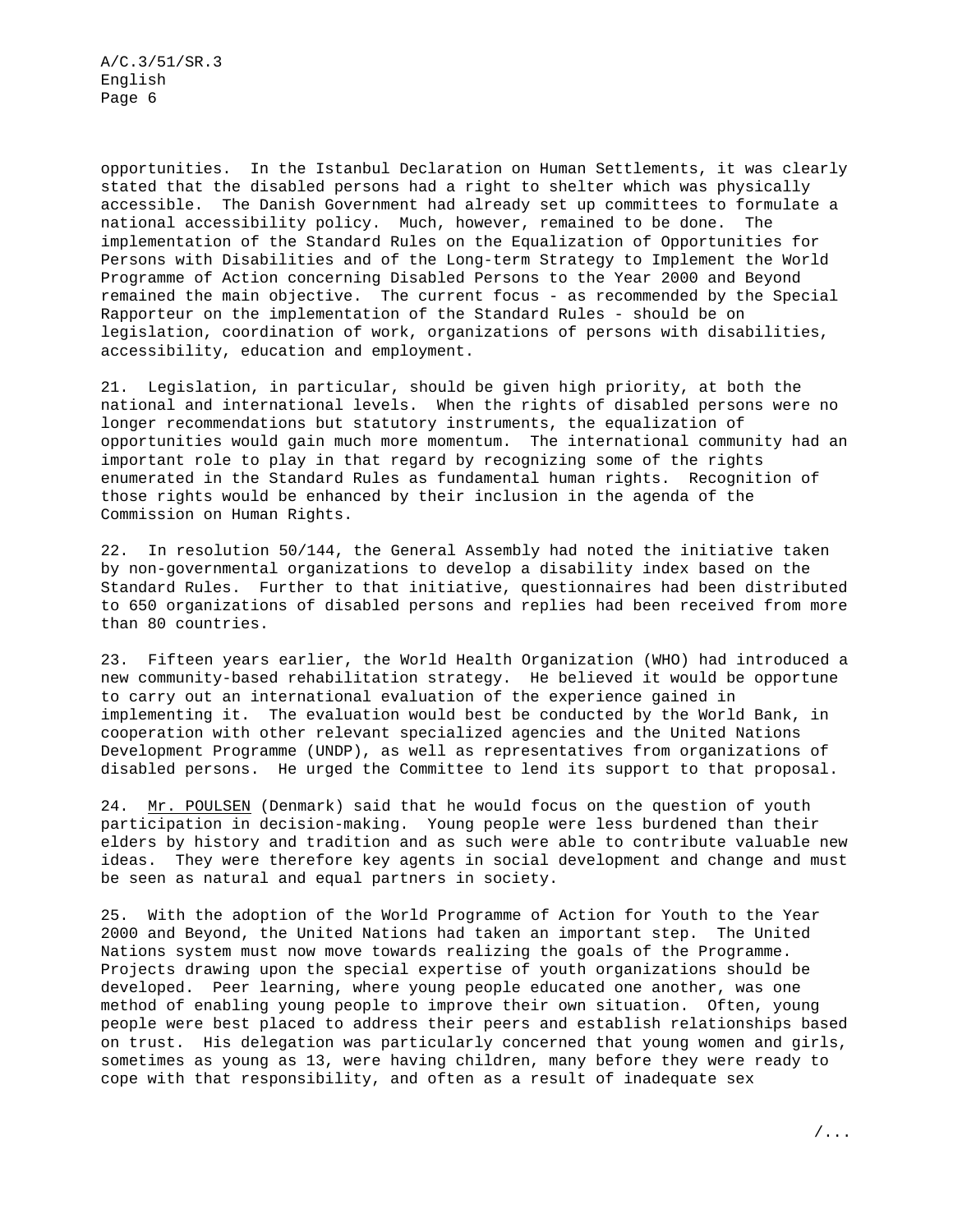education. The key to overcoming that problem was to provide them with unprejudiced information.

26. The World Youth Forum provided an important opportunity for non-governmental youth organizations to meet with representatives of intergovernmental organizations. Funds must be made available to ensure youth participation from the world's least developed countries. He was pleased to announce, in that connection, that the Danish Government was to provide a grant to enable 10 youth delegates from the least developed countries to participate in the forthcoming session of the World Youth Forum to be held in Vienna in November 1996. It was in the interest of the international community to give young people the possibility of participating in society and making decisions so that they could develop the skills they would require to lead the world into the future.

27. Mr. EDWARDS (Marshall Islands) recalled that the Republic of the Marshall Islands was currently the Chair of the South Pacific Forum. The delegations of the Forum had been actively involved in the recent World Summit for Social Development, and had reaffirmed their willingness to work towards an improved international structure for the betterment of their peoples. They had placed on record their commitment to human rights and to the fundamental premise that all their development efforts would be centred upon the Pacific Islands peoples.

28. The Governments of the region had closely examined the Programme of Action of the World Summit, and had attempted to distil out a priority agenda for national implementation. At recent meetings of the Forum, the whole gamut of issues including economic and environmental aspects of development had been addressed with a clear understanding of their social dimensions.

29. In the Marshall Islands, the public sector was being asked to do more with less, and was currently undergoing a far-reaching structural adjustment, which had led to increased unemployment. His Government had therefore sought loans for a transition programme involving retraining and private-sector incentive schemes. Fortunately the economy of the Marshall Islands was not one of those being drained by such wasteful expenditure as military budgets; the country had spent the greatest part of its resources on the social well-being of its people.

30. A number of community-based organizations were working hard to provide assistance to the less privileged. They were, however, badly under-funded. International support was sorely needed, but very little had so far been forthcoming. Governments and community-based organizations in the countries of the South Pacific Forum had made commendable progress in social development, and deserved support. He called upon those who pledged support for people-centred human and social development to look favourably on the countries of the region.

31. Mr. HUSSAIN (Sudan) said that his delegation supported the statement made by the representative of Costa Rica on behalf of the Group of 77 and China. Social development was a matter given top priority by his Government. The family was particularly important, since society as a whole was a reflection of the family, and if the family was strong, so was society. However, it was clear that social development was only possible given continuing economic development, which in turn was only possible under peaceful circumstances. The international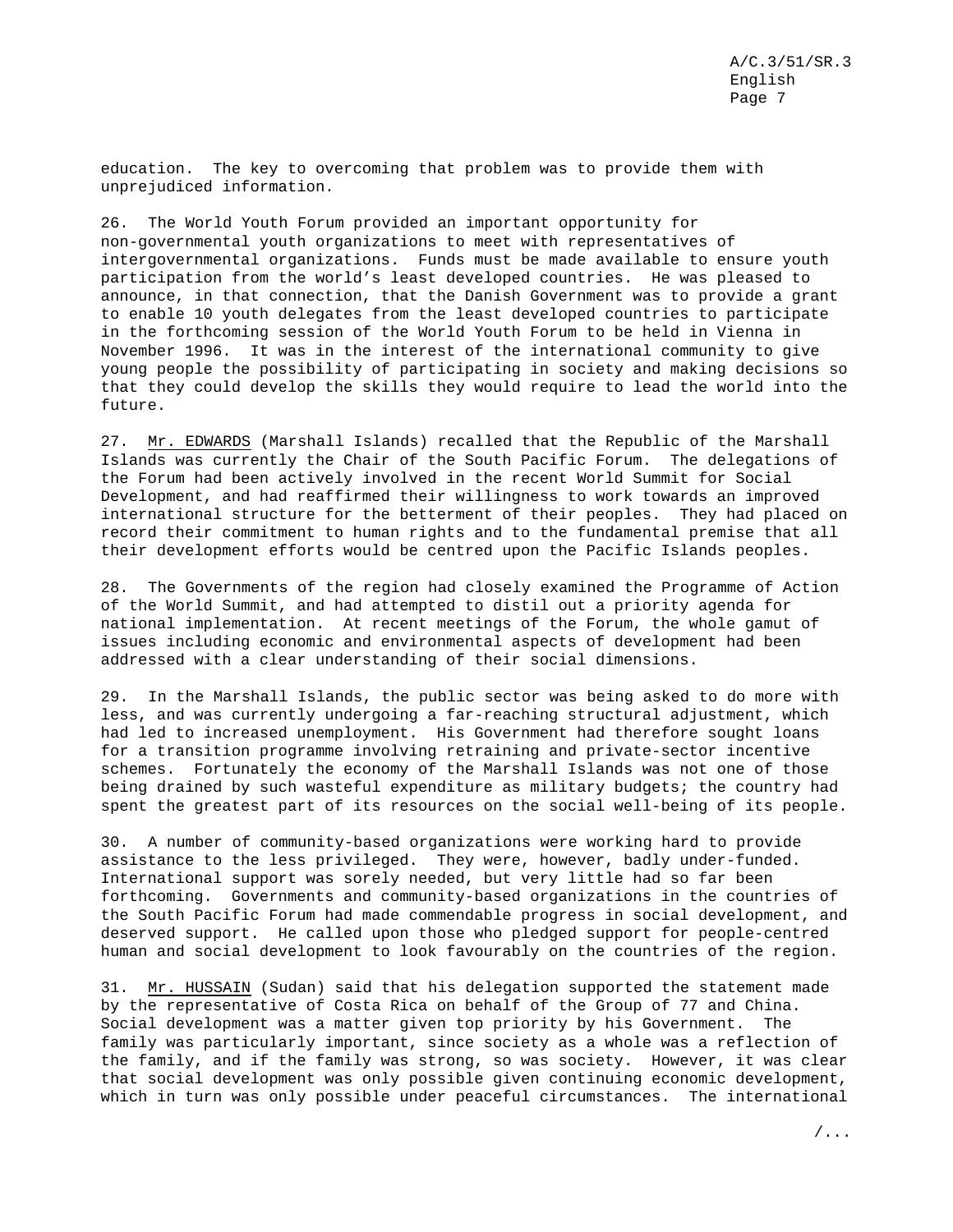community's concern with social development had been demonstrated by the six international conferences held in the past decade, and its wish to relieve poverty in developing countries had been stated in the 20/20 initiative, as described in the Programme of Action of the World Summit. However, that wish required political will and practical input. Neutrality and transparency were also important factors in implementation.

32. Technological and other developments had made the world a small village, and limited each State's freedom to decide its own economic and social policies. States should therefore cooperate to produce appropriate social and economic development programmes, guarantee political stability and security and avoid conflict. Strengthening local organizations would help to keep the problems of intolerance under control and assist in social development.

33. Since the end of the cold war, armed conflicts had become regional and inter-communal rather than global, and savings in military expenditure had not been as great as had been hoped. Complete and universal disarmament would be a prime factor in creating the right atmosphere for social development.

34. Concern for all sectors of society was a first step towards building a healthy society. The Sudan paid particular attention to young people, as the foundation stone of development. In the past three years, the number of institutions of further education had been greatly increased, as had the number of technical and vocational training institutes. The Government had also increased employment opportunities for young people, and was working to attract investment to provide the necessary resources. Because of the importance of education to social development, the Government was making every effort to eradicate illiteracy throughout the country.

35. The nature of the family in modern society was undergoing great change. Some societies saw the individual as having the primary role in society, thereby diminishing the role of the family as the primary unit. The individual had become divorced from his family, and that had engendered many current social ills. The Sudan considered that the individual must be set firmly against his natural background of the family. The family, as a child's first teacher, represented the most secure foundation for the future of every society. It had an important role to play in producing a sound and healthy person and in beginning to instil the principles and practice of human rights. Because of its belief in the importance of the family, the Government had made arrangements to facilitate marriage.

36. Social development could only be achieved through the eradication of poverty, the realization of peace and security, the cultivation by societies of decent moral values and the elimination of social injustice and discrimination on the grounds of religion, race or culture.

37. Ms. SKEI GRANDE (Norway), speaking as a youth representative, said that the planet which her generation would inherit was facing enormous global challenges, such as the global warming, which would have major environmental consequences. The sharing of the world's resources, including water and food, was also a major problem. Young people worldwide faced the same challenges and should be granted increased access to decision-making. Their participation was both desirable and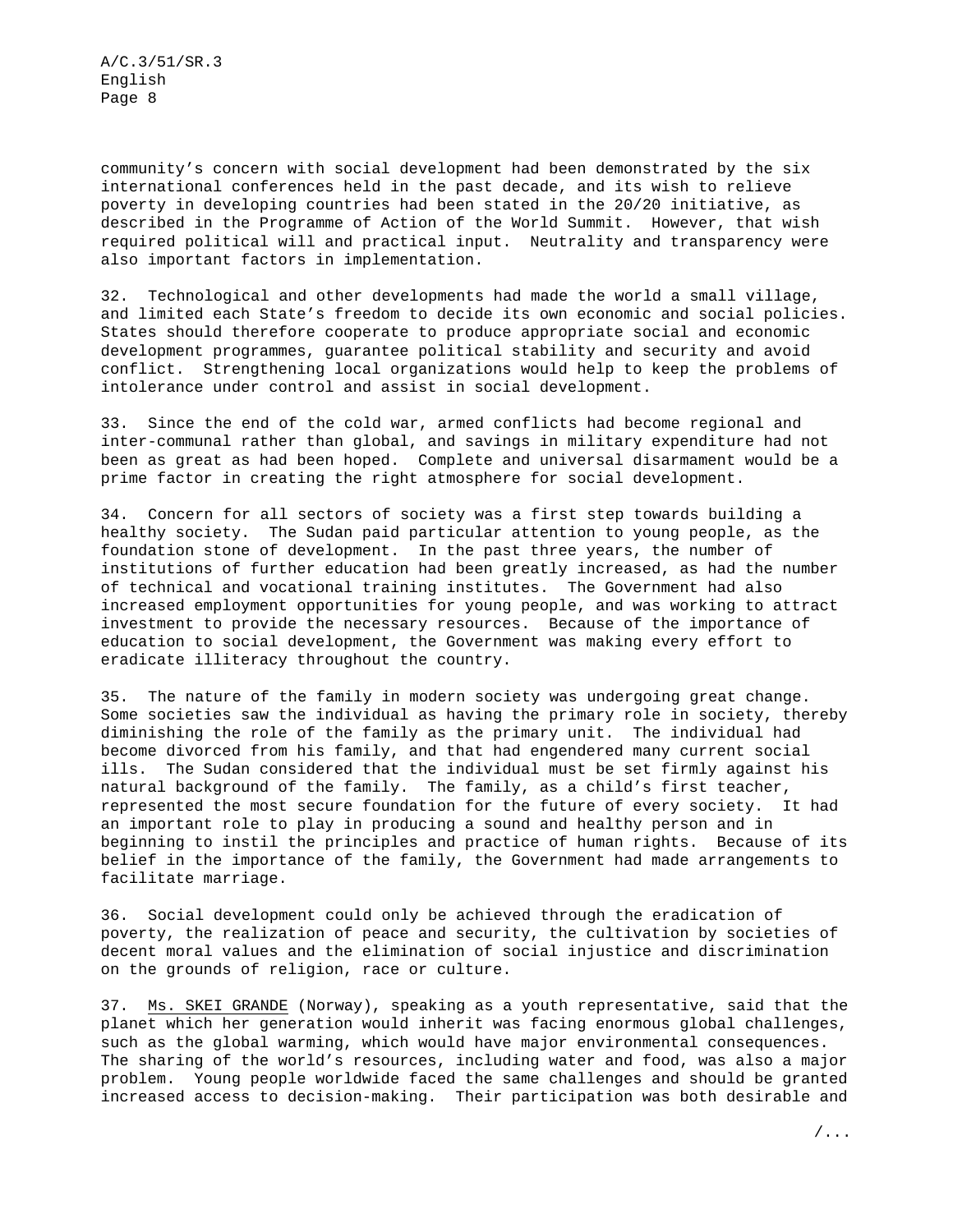necessary; their visions, solidarity and strong motivation were badly needed. Young people, through their own organizations, should be allowed to shape their future at all levels. The most important mass movements for peace, human rights, the environment and democracy had all been strongly supported by young people. Student movements had brought about significant democratic changes in several countries.

38. The United Nations should be in the front line in that respect. The World Programme of Action for Youth to the Year 2000 and Beyond (General Assembly resolution 50/81, annex) was a step in the right direction, but must be followed up. The young must be given increased influence at the United Nations, and recommendations made by youth organizations such as the Youth Forum of the United Nations System should receive more attention.

39. In the collective effort to counter the serious threats to the existence of the human race, every little step would count. She appealed to all countries to give young people more access to decision-making, both regionally and nationally, and to let them participate in shaping their own future. The States Members of the United Nations should work towards increased numbers of youth representatives at their meetings, and enable the Youth Forum to become a regular event with secure financing.

40. Ms. MESDOUA (Algeria) said that changes in the world economy and increasing modernization and globalization had side effects which led to economic disparities and potential threats to international peace and security. The worsening poverty, unemployment and social disintegration, particularly in the countries of the southern hemisphere, called for sustained efforts by the international community to promote a new concept of international development cooperation. The World Summit for Social Development provided a useful frame of reference for the policies of individual Governments. The objectives agreed at the Summit showed that the international community was determined to intensify its struggle against poverty, exclusion and social disintegration, to create productive employment and to increase international solidarity. Such solidarity was essential if the widening gap between developed and developing countries was to be narrowed. A concerted approach was required.

41. Algeria had succeeded, in a few decades, in providing employment, free health care and education, and a broad social-welfare system for its population. Despite considerable economic difficulties, her Government was determined to preserve those achievements and to bring about economic, social and political renewal based on a market economy, social justice, the rejection of any form of marginalization or exclusion, and the establishment of a durable democratic system. The support of the international community was required to that end. Her Government hoped that national efforts to fulfil the legitimate aspirations of individuals and peoples would be strengthened by effective international action. International financial institutions must adapt their strategies and review their programmes in the interest of secure global development; otherwise, individual country's efforts to strengthen democracy might not succeed.

42. The time had come for the United Nations to give concrete expression to its original mandate in the economic and social fields. The Organization could be a real force for peace only if it were also a force for development. Only if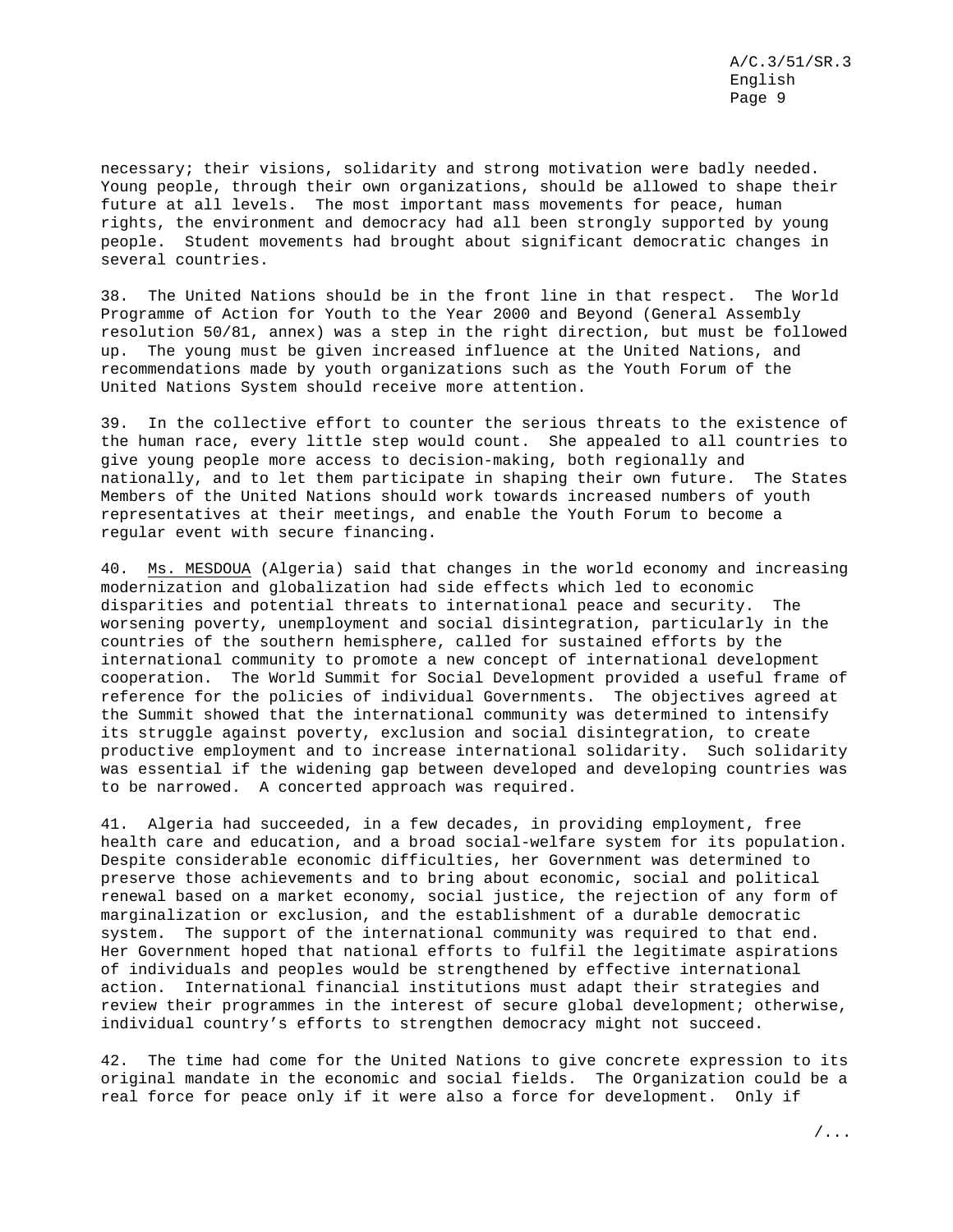intergovernmental agencies were strengthened and their work harmonized could the United Nations system make a significant contribution to development. The Commission for Social Development had a vital role to play in the system-wide coordination of activities in the social field. Her delegation welcomed the strengthening of the Commission's mandate and the increase in its membership. Those measures should be accompanied by increased resources to enable it to accomplish its tasks.

43. The follow-up to the Summit required real cooperation and partnership between States, the United Nations system, international financial and monetary institutions, and non-governmental organizations. They must all work together to provide the means required for such a great undertaking. As long as there was poverty, no country could be said to have achieved true development.

44. Mr. WISSA (Egypt) said that his delegation supported the statement made by the Group of 77 and China. There was a pressing need to increase efforts in favour of social development, and to examine the reasons for the lack of equitable development throughout the world. The State had a pivotal role to play in development, but its efforts could only be successful in a favourable international environment created by such factors as trade, investment, bilateral resources and the transfer of technology.

45. The family and youth, ageing and the disabled were all interrelated issues, of direct relevance to comprehensive development in any society. The family was the basis of society, and his Government therefore continued to work to raise awareness of social and development role of the family, and the part it had to play in the implementation of programmes affecting the family, particularly in the areas of health, education and the environment.

46. Education was not merely desirable in itself, but one of the principal means of achieving development. His country's education policy was therefore built on an understanding of the need for cooperation between the local authorities and non-governmental organizations in confronting such problems as illiteracy and the provision of proper education for girls and young women.

47. Egypt welcomed the conceptual framework of a programme for the International Year of Older Persons in 1999, since that would help to highlight the difficulties experienced by older persons, and ways to alleviate them. Older persons represented an important resource upon which Governments could call if appropriate channels were found.

48. His country considered it very important to educate and integrate disabled persons into society, since their marginalization was a violation of basic human rights and of religious and humanitarian values.

49. The Egyptian Government had begun to elaborate a set of policies and programmes to implement the recommendations of the World Summit for Social Development. A broad national programme to eliminate poverty was being carried out.

50. With reference to the 20/20 initiative embodied in the Programme of Action of the World Summit for Social Development, it had been agreed that the initial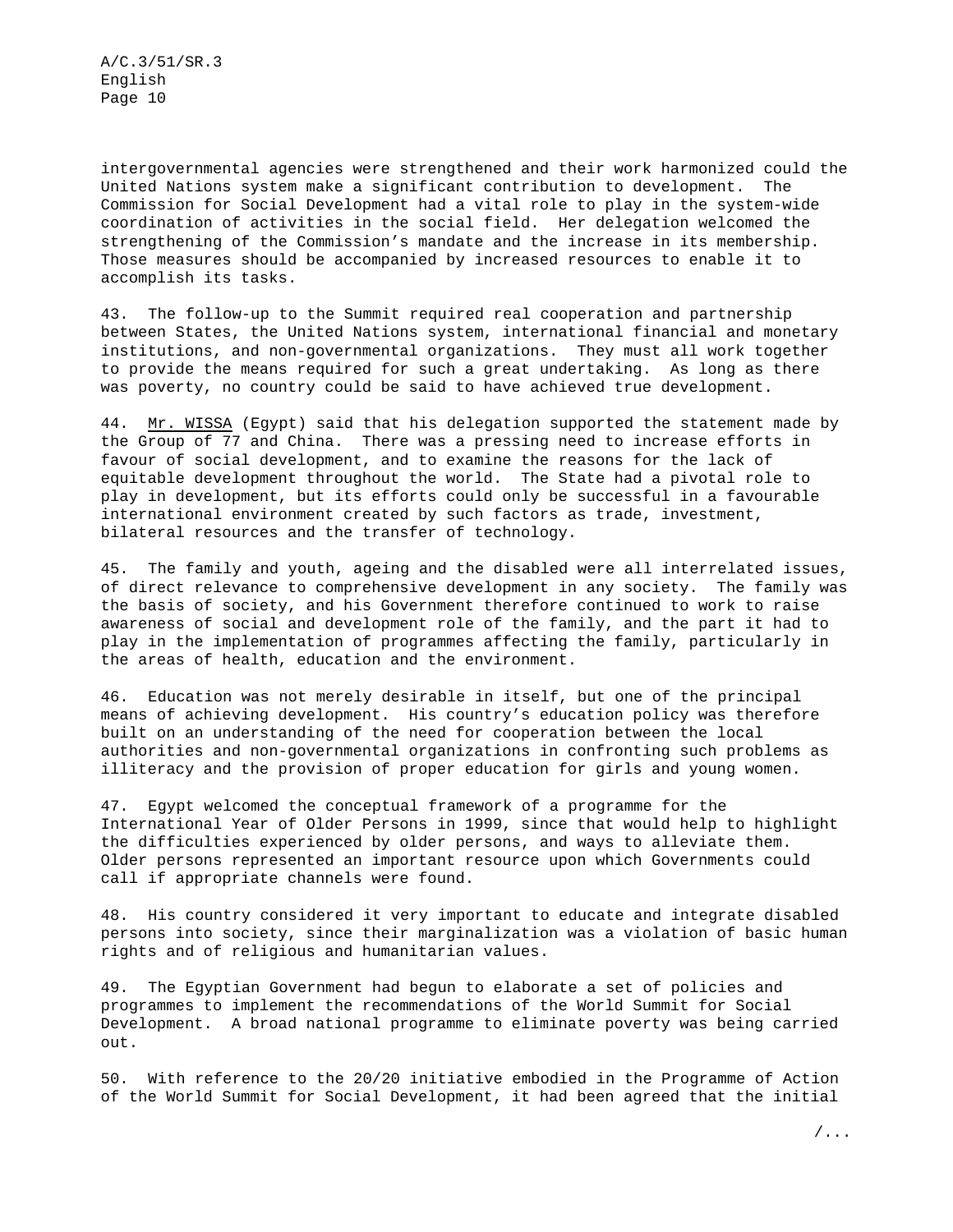target was 0.7 per cent of gross national product, and that the ability of the Government of a developing country to devote 20 per cent of its expenditure to basic social services would depend on the level of economic development, its debt burden and other financial commitments. The 20/20 initiative should therefore include agreement on the concept of social programmes, donor assistance based on financial accounts prepared by recipient countries, and the preparation of national budgets involving specific allocation and follow-up.

51. Mr. GUBAREVICH (Belarus) said that the scale and variety of the social problems facing the world today threatened the very foundations of the normal development of human civilization. It was therefore vital to ensure that Governments and the United Nations worked together to translate the commitments of the Copenhagen Declaration and Programme of Action into reality. The recent special session of the Commission for Social Development devoted to the urgent goal of eradicating poverty had made an important contribution to that end. With regard to the report of the Secretary-General on the status and role of cooperatives in the light of new economic and social trends (A/51/267), his delegation recognized the part which the cooperative movement had to play in implementing the commitments made at Copenhagen, particularly in the areas of employment, social integration and poverty eradication.

52. Conscious of the inseparable link between economic growth and social development, his Government had striven to avoid a sharp drop in the living standards of the population in the current period of transition and, accordingly, it had taken measures to stabilize the economy and counter inflation. Nevertheless, the economic reforms had been accompanied by a dramatic fall in output, rising prices, the reduction of real income and a decrease in the funds available to the State to deal with those problems. In addition, spending necessitated by the consequences of the Chernobyl disaster still accounted for one fifth of the country's annual budget.

53. The increase in the proportion of older persons in the population of Belarus was placing a mounting burden on those of working age, while expenditure on pensions, medical care and social assistance for the elderly had grown markedly. Taking as its reference the International Plan of Action on Ageing, Belarus had drawn up its own programme of measures to assist older persons. Central aims were the transformation of services for the elderly, the safeguarding of their rights in law and the construction of special institutions to provide health care and social services for pensioners.

54. The situation of families during the current period of economic transition was of great concern to his Government. Families with low incomes - for the most part large and single-parent families - were facing extreme hardship. In addition, there was now a need to address the problems of families that had become refugees or were affected by unemployment. His Government had set up a system of allowances for families with children. The incomes of the population were currently being indexed to inflation, and a rent-subsidy scheme had been worked out.

55. His delegation believed that it was essential to strengthen the Commission for Social Development, which played a key role in formulating and coordinating policy on social questions. That aim would best be achieved, in his view,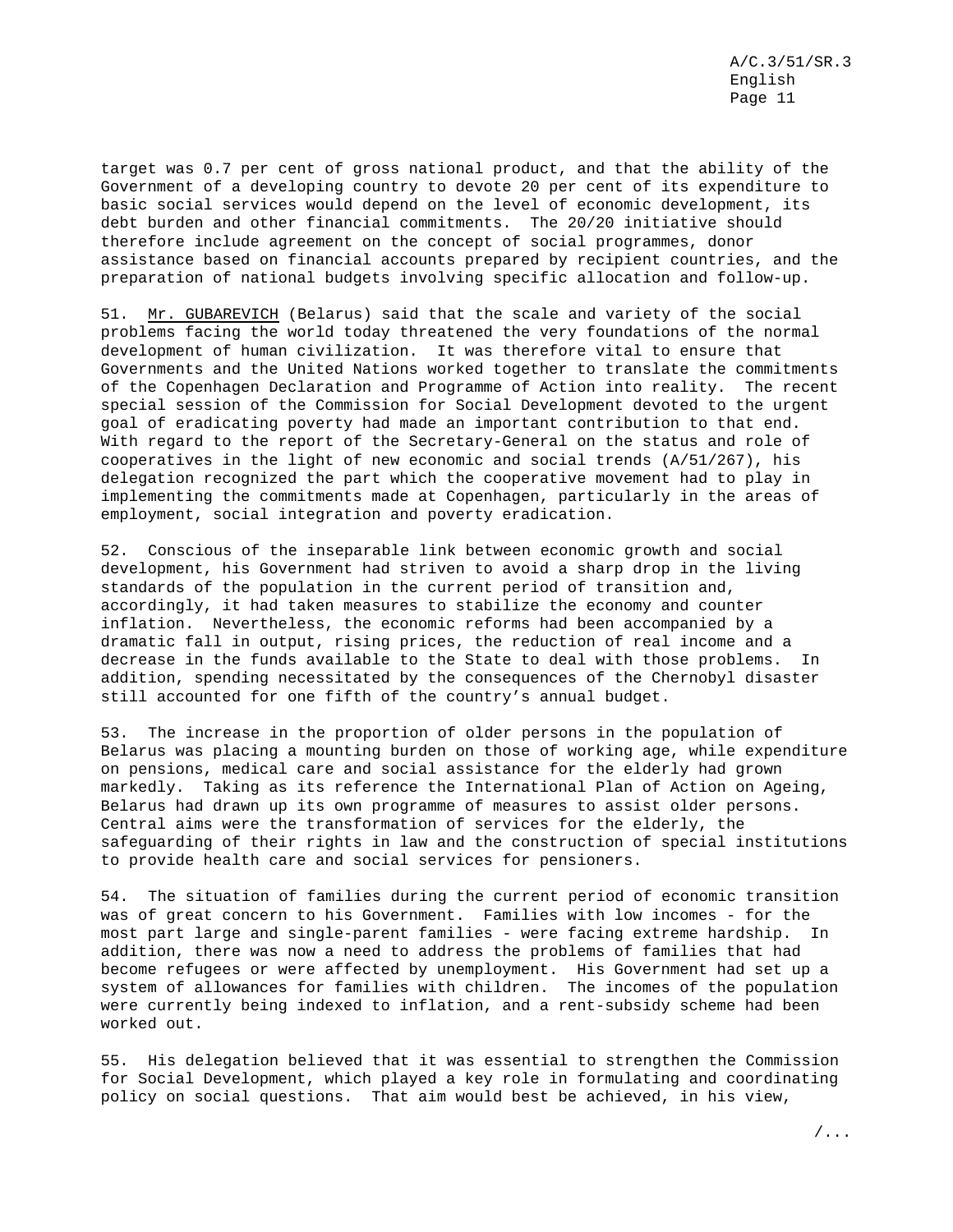through intensive, rather than extensive measures. Specifically, the Commission should seek more efficient methods of organizing its work, both during and between sessions, and the resources already at its disposal should be used more effectively. He welcomed the proposals that the members of the Commission should hold informal, open consultations and that there should be regular meetings of the Bureau. He supported the widening of the Bureau's powers in the belief that such a step would enable consensus to be reached more quickly on the Commission's heavy programme of work.

56. The concept of dialogues with groups of experts, for the most part representatives of the relevant bodies of the United Nations system and of the Governments of Member States, was of great interest. His delegation urged that due regard should be given to the principle of equitable geographical distribution when the applications of such experts were considered. He supported the view that non-governmental organizations should play a greater part in the Commission's work. Finally, while his delegation welcomed the overwhelming majority of the measures proposed in order to strengthen the role of the Commission, that goal must be achieved within existing resources; he could not, therefore, support the proposals to widen the Commission's membership and hold annual sessions.

57. Among the most welcome results of the recent sessions of the Commission for Social Development and the Commission on the Status of Women was the recognition in their resolutions that the international community must accord special assistance to countries with economies in transition, particularly in the social sphere and in the struggle with poverty. It was regrettable, however, that that recognition had not found reflection in the relevant United Nations programmes. He urged delegations to consider the proposal by Belarus concerning the adoption of a global programme of assistance to countries with economies in transition. The efforts of Governments to realize the commitments made in the Copenhagen Declaration and Programme of Action must, in his view, be supported by the international community.

58. Mr. REYES RODRÍGUEZ (Cuba) expressed his delegation's support for the remarks made by the representative of Costa Rica on behalf of the Group of 77 and China. Any social development programme must comprise policies for action in favour of young people, the elderly and persons with disabilities, all of which were groups to which his Government gave particular priority. Equity and equality of opportunities for all had been fundamental to the progress made in Cuba over the past 30 years.

59. There was no sector of economic, political and social life in Cuba in which young people did not play an essential role. Unceasing improvement in the opportunities available for young people to participate fully, in social life were the result of the policy ensured by the presence of considerable numbers of young people in Parliament and the executive branch. Cuba welcomed the adoption of the World Programme of Action for Youth to the Year 2000 and Beyond, and would support the efforts of the Commission for Social Development to evaluate its implementation.

60. Cuba would also participate to the best of its ability in the preparations for the International Year of Older Persons in 1999. The elderly in Cuba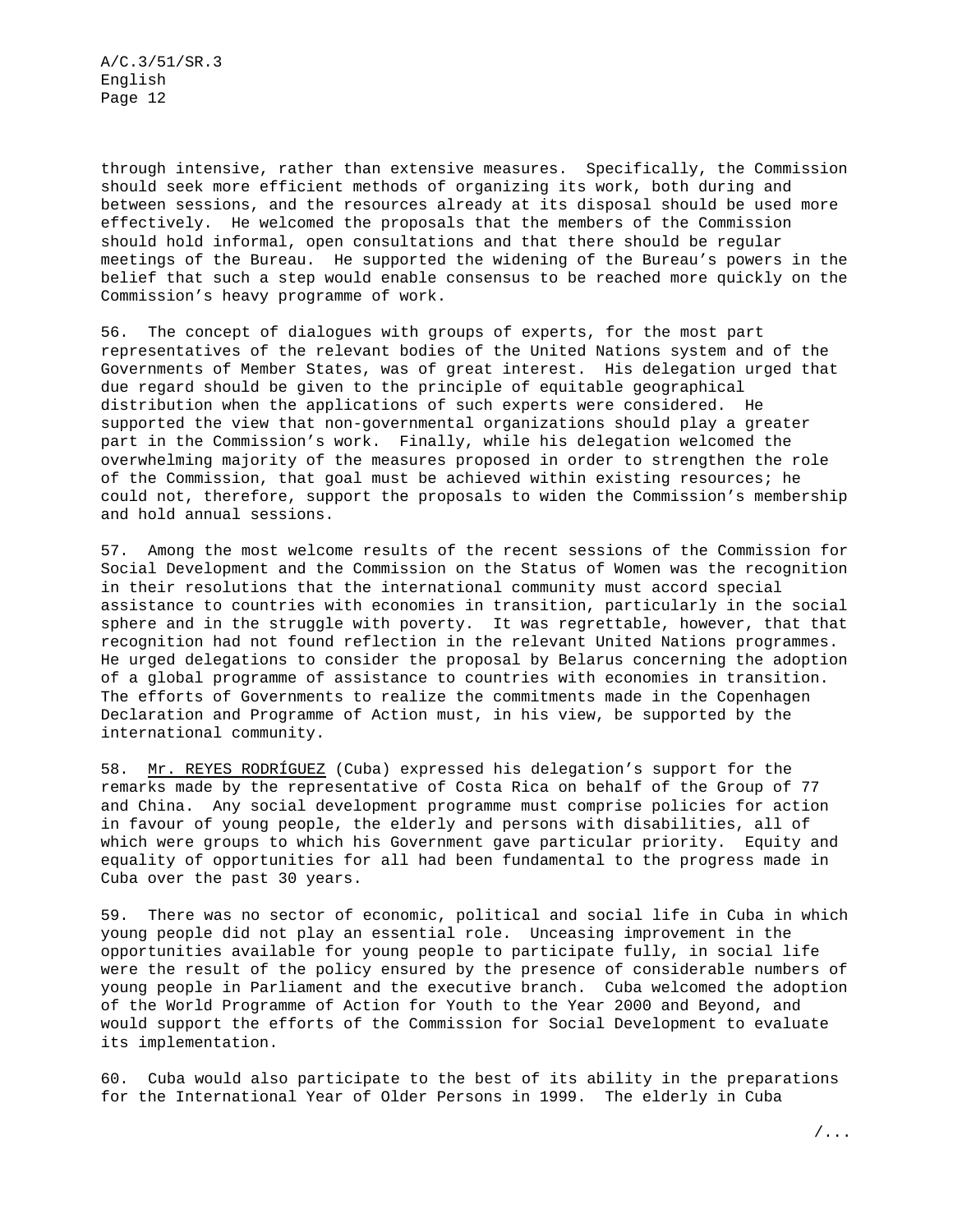benefited from a scheme of universal medical and hospital care, as well as social security. A major initiative was the setting up of "grandparents' circles", which were volunteer organizations with a total of more than 150,000 members designed to involve older persons in the community through social activities. They also increased older people's awareness of their own social youthfulness by giving them a role in the education of young people and in other community activities.

61. Support for persons with disabilities included both assistance to their organizations and actions in the areas of health, education, employment, cultural activities and sport. Cuba had nearly 500 centres of special education for persons with disabilities.

62. Despite Cuba's difficult economic situation, which had worsened as a result of the tightening of the economic blockage imposed unilaterally by the United States, his Government would never abandon the humanist approach that had governed its social policy over the past three decades. Cuba would continue to be a society for all.

63. Mr. PACE (Malta) said that the role of government was fundamental to social and development issues. Many societies were experiencing major change, sometimes as a result of political measures, and such changes formed part of an international evolution. Governments should implement policies which guaranteed freedom to the citizen as a member of the community. Political initiatives could enable citizens to seek a better future for themselves and their families, and to realize their potential. Proper measures would ensure the generation of wealth, its equitable distribution and more freedom in all spheres. Social cohesion was only possible if social and cultural diversity was preserved and encouraged. The nature of social policy had changed fundamentally. His own Government had adopted the notion of a welfare society, a concept superseding the welfare State. The role of government was to integrate social services by prioritizing the needs of individuals. Governments had to work closely with voluntary organizations to enhance the participation of all those involved. Perhaps the most important accomplishment of the World Summit for Social Development had been the commitment to the goal of eradicating poverty.

64. The family was a central element of his Government's social policy, as representing the basic unit of society and the natural environment for the healthy development and functioning of the individual and therefore society. Recent legislation had given legal recognition to the pivotal role played by women in society and particularly in the family. The Family Law provided that husband and wife were equal partners with equal rights in decisions in all matters affecting their family, particularly the care of their offspring. Furthermore, in line with its belief in equal opportunities for all, the Government of Malta had taken measures to ensure disabled persons could realize their potential.

65. Older people had a right to a dignified life, and to recognition for their past contribution to society. They were entitled to all the help they needed to overcome handicaps due to age, limitations or disease. While the State could provide the elderly with financial benefits, it was the family that should provide intangible benefits like love and companionship. Old age was not a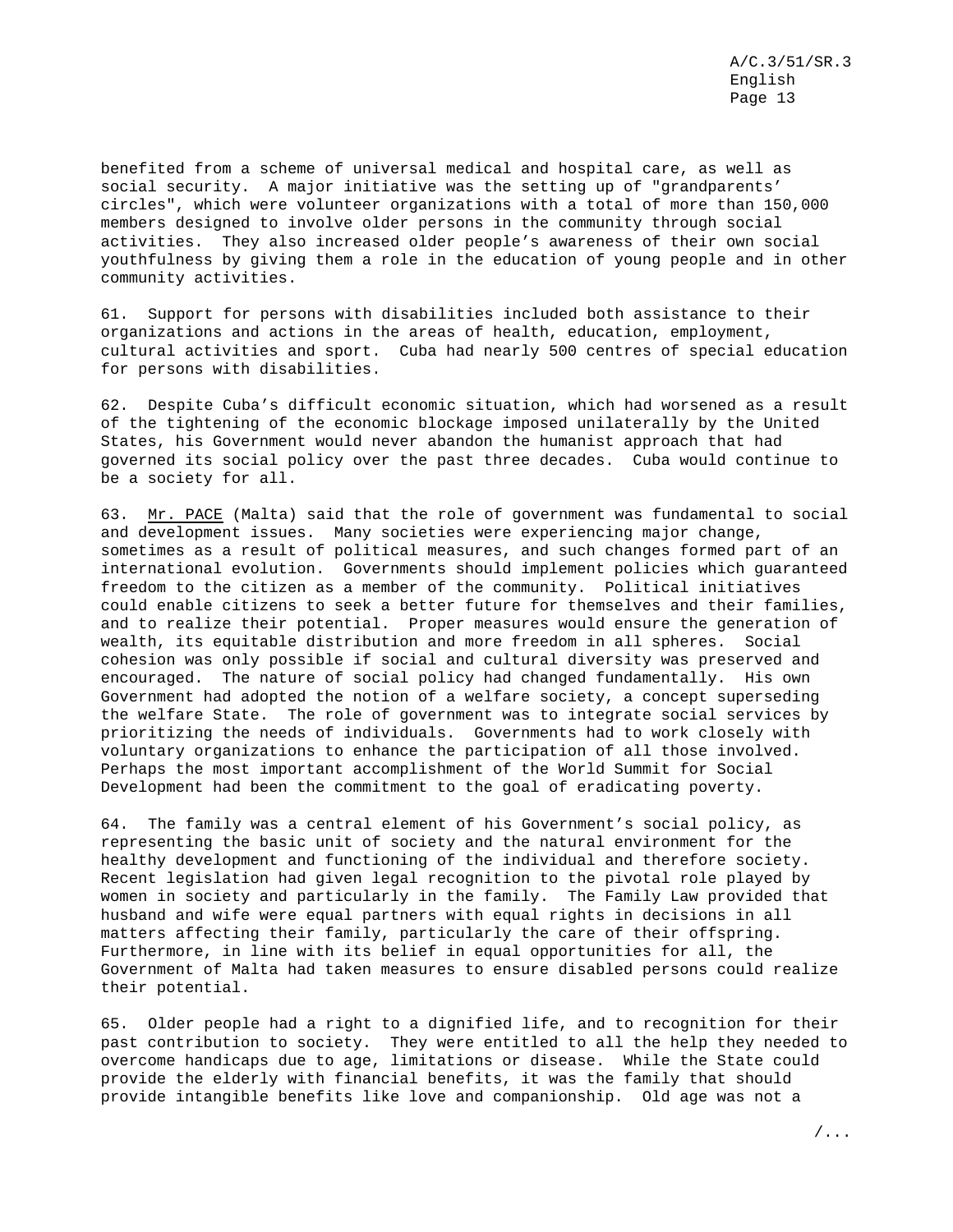disease but a phase of life that required a lot of care, respect and love. In that respect, useful work was being done by the International Institute on Ageing (INIA) in Malta. The INIA served as a bridge between countries for the collection, exchange and dissemination of data, information and skills that concerned all aspects of ageing. It promoted technical cooperation in networkbuilding and the establishment of focal points for training needs and trainingrelated activities at the national level.

66. Government policy with regard to young people was to provide them with equal opportunities for education at all levels and to integrate them as a positive force for change and renewal into the mainstream of the political, social and economic life of the country, recognizing them as a vital element of the future of the nation.

67. Malta had chosen to achieve social justice amongst its people, particularly those in need. The Government had created an environment which encouraged voluntary and private initiative as important partners in the social field. Society had to ensure that, apart from providing personalized services to persons most in need, their potential opportunities and financial position were also improved.

68. Mr. CHANG SEE TEN (Malaysia) said that young people were both a major and potential human resource and were key agents for future social development. Their imagination, ideals, energies and vision were essential for the continuing development of their society. Without proper guidance they could easily fall prey to various social ills which would be costly to redress. Over 60 per cent of the young people in the world lived in Asia, and by the year 2025, that percentage was expected to reach 89 per cent. The socio-economic implications of that demographic change could not be lightly dismissed, since it could easily translate into diminished employment opportunities, lack of resources for social services and reduced education opportunities, all of which could lead to delinquency, crime and drug abuse. Youth in developing countries needed access to better education, training, technical assistance, technology, health and credit facilities. Addressing the needs of young people would ensure economic and social stability. Under the sixth Malaysian plan (1990-1995), various youth-development programmes had been implemented.

69. The designation of 1999 as the International Year of Older Persons was timely and appropriate, since all countries were experiencing an increase in the absolute and relative size of their ageing population. By 2030, more than 1.4 billion people would be 60 years old or over, and most of those would live in Asia and the Pacific region. Given greater life expectancy and the breakdown of the extended family, steps should be taken to ensure that family ties were maintained and that caring for the elderly continued to be the responsibility of the family. In order to encourage children to take care of older persons, Malaysia had, since 1992, provided tax relief to children for the medical expenses of their elderly parents. Medical benefits for public-sector employees were extended to include their parents. Malaysia had formulated a National Policy for the Elderly in order to ensure that older persons were able to enjoy independence and quality of life. Planning for older persons in Malaysia would continue to take their needs into account.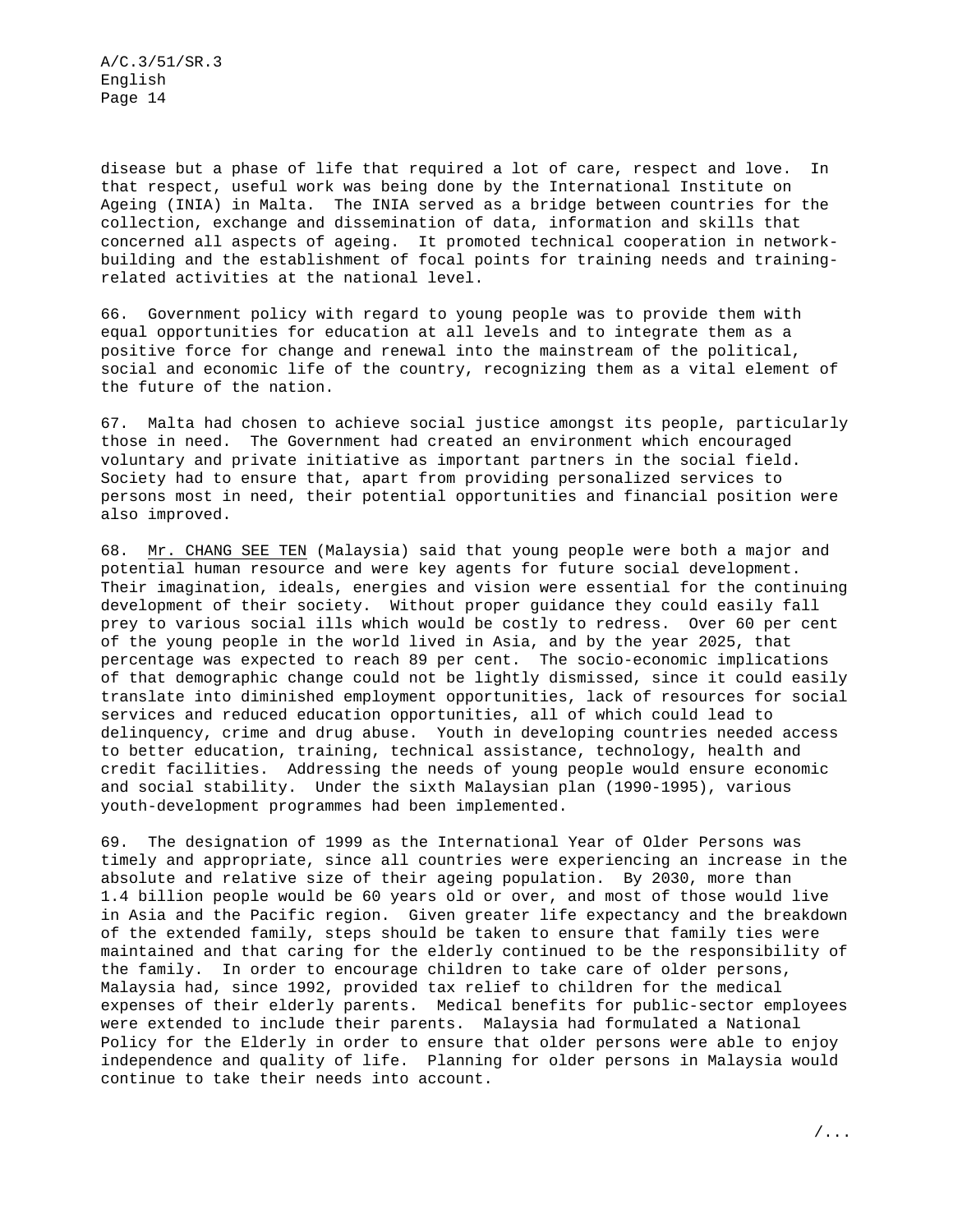70. More than 500 million people throughout the world had some type of physical, mental or sensory impairment, and about 80 per cent of those lived in the developing world. The International Year of Disabled Persons in 1981 had helped to publicize the needs of that population and the need for policies aimed at integrating disabled persons into economic, political and social life. Malaysia was fully engaged at national and international levels in promoting the full participation and equality of people with disabilities in society. The Government would continue to care for them through the provision of education, training and rehabilitation programmes.

71. Malaysia recognized the family as the basic unit of society and the primary source of caring. It was time to go back to the basics of family life and values, and it was important to empower the family to face the challenges of the coming century. The concept of the traditional family must not be lost in rapid global changes. Malaysia therefore supported the improvement of economic and social conditions to enable family members to cope with change. It was important to promote healthy families, family planning, nutrition, childdevelopment programmes, parenting skills and interaction between parents and children.

72. People were the core and the key to development. Investing in the wellbeing of people meant investing in the future well-being of all societies. It was time to empower the family, youth, the elderly and the disabled to face future challenges.

73. Archbishop MARTINO (Observer for the Holy See) said that the common theme of the recent major United Nations conferences on social questions had been the search for a new concept of human-centred development. The human person should be the focus of all social, political and economic activity. The existing models of development had proved inadequate in that they had failed to overcome the problems of inequality and social exclusion. Poverty was a prime cause of social exclusion and had been a focus of attention at the World Summit for Social Development. States had committed themselves to establishing, by the end of 1996, national strategies for the eradication of extreme poverty and his delegation hoped that it would be possible to review the progress made thus far.

74. One of the first obligations of any nation must be to invest in its youth. Young people must be enabled to channel their idealism into the creation of a world where fundamental values were respected and human rights protected and where an atmosphere of solidarity prevailed. For many young people, however, the future held little promise. Some, especially girls, lacked educational opportunities. Others faced unemployment, even long-term unemployment. Drugs and crime daily destroyed the lives of thousands of young people, while the current climate of sexual permissiveness made it difficult to inculcate in the young a proper sense of responsibility with regard to their sexual behaviour. In such a context, there was a clear need, and indeed a desire on the part of many young people, to find a new moral vision.

75. Medical advances, particularly the eradication of many diseases, had led to a dramatic decline in mortality. As longevity had increased, however, respect and reverence for human life had diminished. It was difficult to believe that euthanasia was now perceived by some as an acceptable alternative to caring for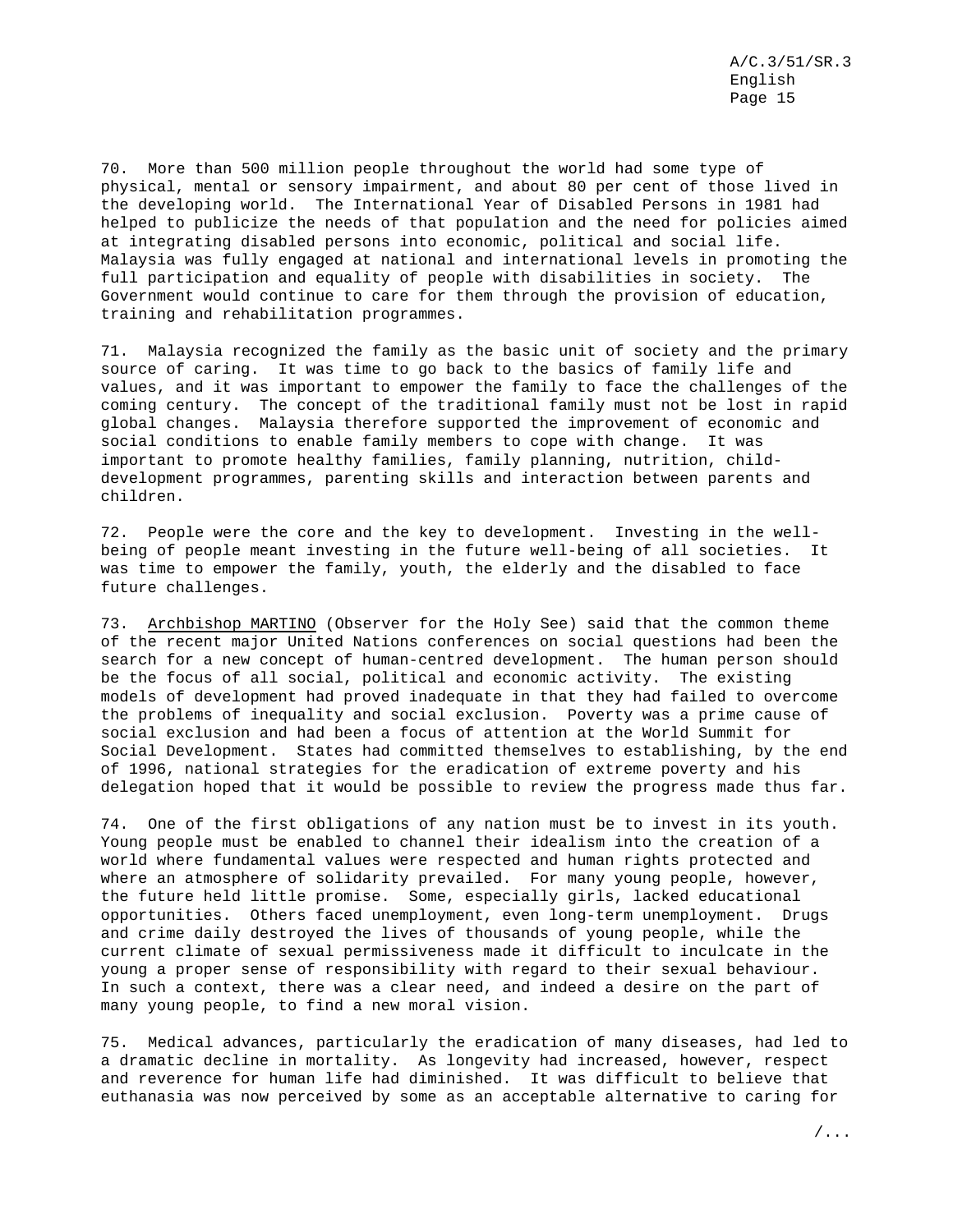the sick and elderly and disabled persons. The Catholic Church called upon the international community to renew its recognition of the sacred dignity of all human life and to work to develop a new understanding of the contribution which the elderly could bring to society.

76. The family was the basic unit of society and played a crucial role in the world today. He urged all Governments and societies to recognize the special place of the family. The Catholic Church, for its part, would continue its efforts to strengthen and safeguard the sacredness of marriage and to promote the role of parents as the first educators of their children. The family of nations must recognize that the history of mankind, the history of salvation passed by way of the family and that the family stood at the centre of the struggle between good and evil, life and death and all that was opposed to love.

77. Mrs. BARGHOUTI (Observer for Palestine) said that the development of any society depended on the advancement of its young people, particularly in the fields of education, health and employment. The protection of the rights of young people should therefore be among the priorities of States and of the international community. The integration of girls and young women in national development policies was of special importance. Obstacles to gender equality must be removed in order to empower them to participate on an equal footing with their male counterparts in social, cultural, economic and political life. She welcomed the World Programme of Action for Youth to the Year 2000 and Beyond and hoped that a concerted effort would be made, and the necessary resources provided, to enable the goals of that Programme to be achieved.

78. The young people of Palestine comprised over 70 per cent of its population. Most had known life only under Israeli occupation or in refugee camps. Nevertheless, they had played a major part in the struggle for Palestinian independence. Many had suffered physical and psychological trauma as a result, and all had paid a high price in terms of lost opportunities. Today, they continued to face harsh economic conditions, high unemployment and recurrent violence. Young Palestinians were still being detained in Israeli prisons.

79. Against that background, the Palestinian Authority was aware of its responsibility to strive, with the help of the international community, to create a better society in which young Palestinians could enjoy the fruits of freedom and prosperity. The establishment of a Ministry of Youth and Sport testified to its commitment to the advancement of Palestinian youth. Sadly, however, with the breakdown of the peace process, the optimism felt by so many had given way to despair. It was her hope that the peace process would be salvaged and put back on track for the benefit not only of Palestinian youth but of all the youth of the region.

80. Mr. FREEDMANN (International Labour Organization (ILO)) said that the social situation today was characterized by unacceptably high levels of unemployment and underemployment. There had been a parallel rise in poverty and social exclusion, in particular in the developing world. Nevertheless, ILO remained committed to pursuing the goals which had emerged from the Copenhagen Summit and to promoting the integration of the world's youth, elderly and disabled persons into productive employment. ILO had recently developed an international information base and network, using the Internet, to enable